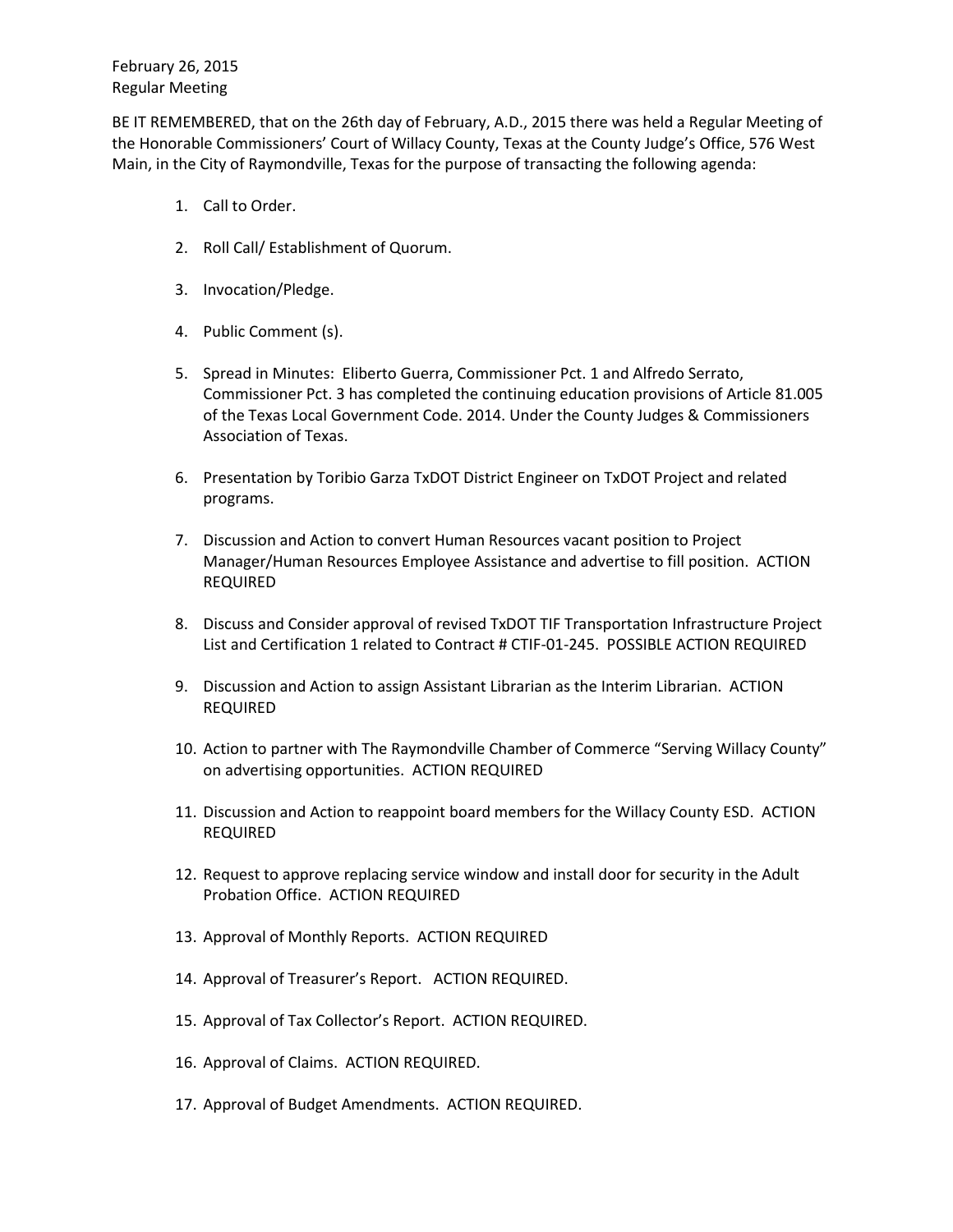18. Approval of Travel Request. ACTION REQUIRED.

19. Adjourn.

THE COURT MET: PRESENT:

| Aurelio Guerra, Jr., | County Judge,             |
|----------------------|---------------------------|
| Eliberto Guerra,     | Commissioner, Precinct 1, |
| Oscar De Luna,       | Commissioner, Precinct 2, |
| Alfredo Serrato,     | Commissioner, Precinct 3, |
| Eduardo Gonzales,    | Commissioner, Precinct 4, |
| Bernard Ammerman,    | County Attorney,          |
| Ida Martinez,        | County Auditor,           |
| Rebecca Sanchez,     | County Clerk Deputy,      |

Alfredo Serrato, Commissioner, Precinct 3, **ABSENT**

WHEREUPON, the Court was opened to the following proceedings were had to wit:

PERSONS VISITING THE COURT: Toribio Garza Juan Bosquez Javier Gonzales David Nieto Angie Galvan Ramirez Nora Salinas Ramiro Canales Nene Cavazos

- 1. Call to Order Chairman Aurelio Guerra, Jr.
- 2. Roll Call/Establishment of Quorum Commissioner Alfredo Serrato **ABSENT**
- 3. Invocation/Pledge Commissioner Eduardo Gonzales
- 4. Public Comment(s) Angie Galvan Ramirez on reference to the wooded area behind the apartments at the La Estancia Apartments.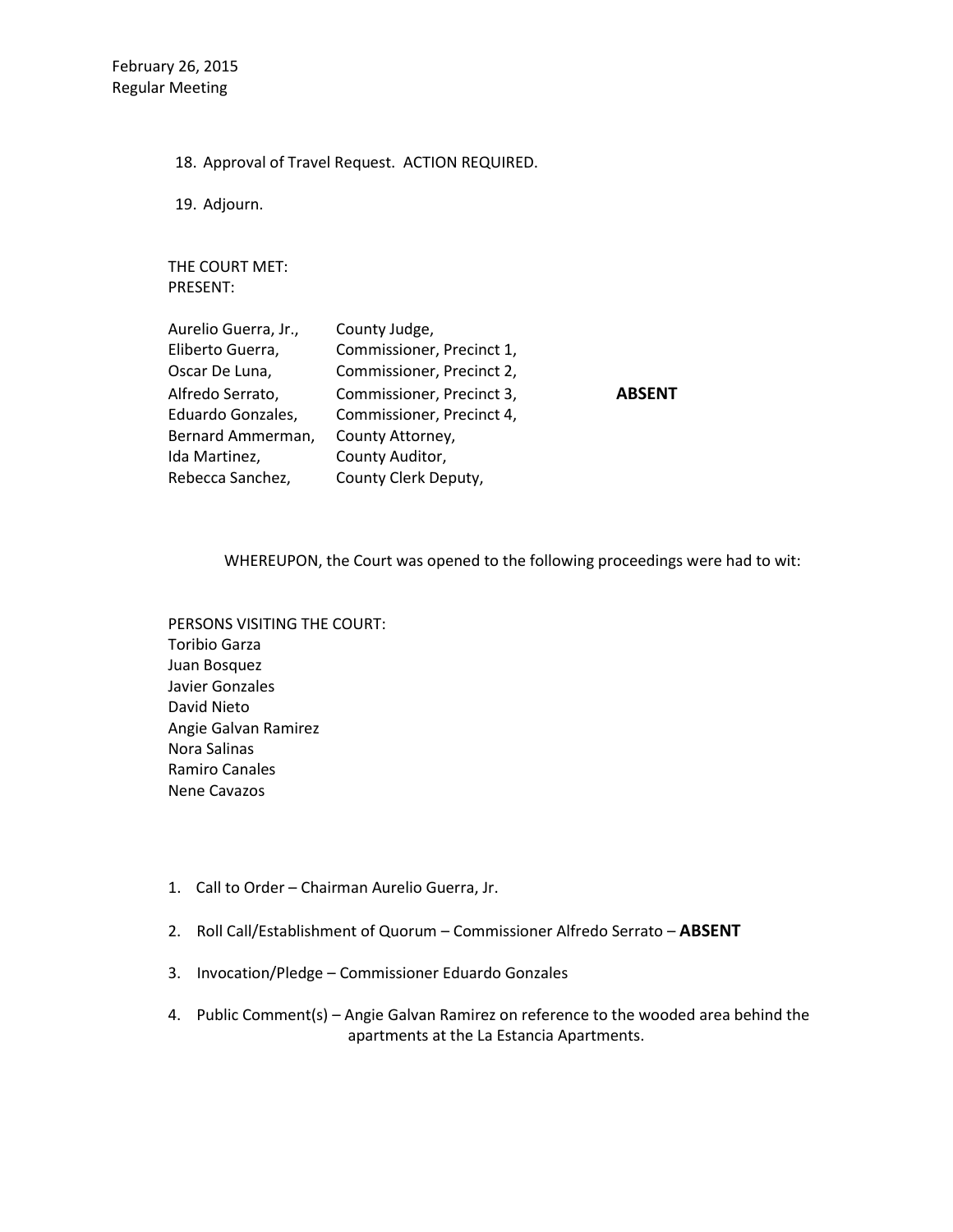> Agenda # 5 SPREAD IN MINUTES: ELIBERTO GUERRA, COMMISSIONER PCT. 1 AND ALFREDO SERRATO, COMMISSIONER PCT. 3 HAS COMPLETED THE CONTINUING EDUCATION PROVISIONS OF ARTICLE 81.005 OF THE TEXAS LOCAL GOVERNMENT CODE. 2014. UNDER THE COUNTY JUDGES & COMMISSIONERS ASSOCIATION OF TEXAS

As per the Chairman, Spread in the Minutes Eliberto Guerra, Commissioner Pct. 1 and Alfredo Serrato, Commissioner Pct. 3 has completed the continuing education provision of Article 81.005 of the Texas Local Government Code.2014. Under the County Judges & Commissioners Association of Texas.

Agenda # 6 PRESENTATION BY TORIBIO GARZA TXDOT DISTRICT ENGINEER ON TXDOT PROJECT AND RELATED PROGRAMS

Presentation only by Toribio Garza, TxDOT District Engineer on TxDOT Project and related programs.

Agenda # 7 DISCUSSION AND ACTION TO CONVERT HUMAN RESOURCES VACANT POSITION TO PROJECT MANAGER/HUMAN RESOURCES EMPLOYEE ASSISTANCE AND ADVERTISE TO FILL POSITION

Motion was made by Commissioner Guerra, seconded by Commissioner De Luna for approval to convert Human Resources vacant position to Project Manager/Human Resources Employee Assistance and advertise to fill position. Motion was put before the Court by the Chairman. Commissioners Guerra, De Luna and Gonzales voting AYE. NAYS NONE. Motion was declared carried.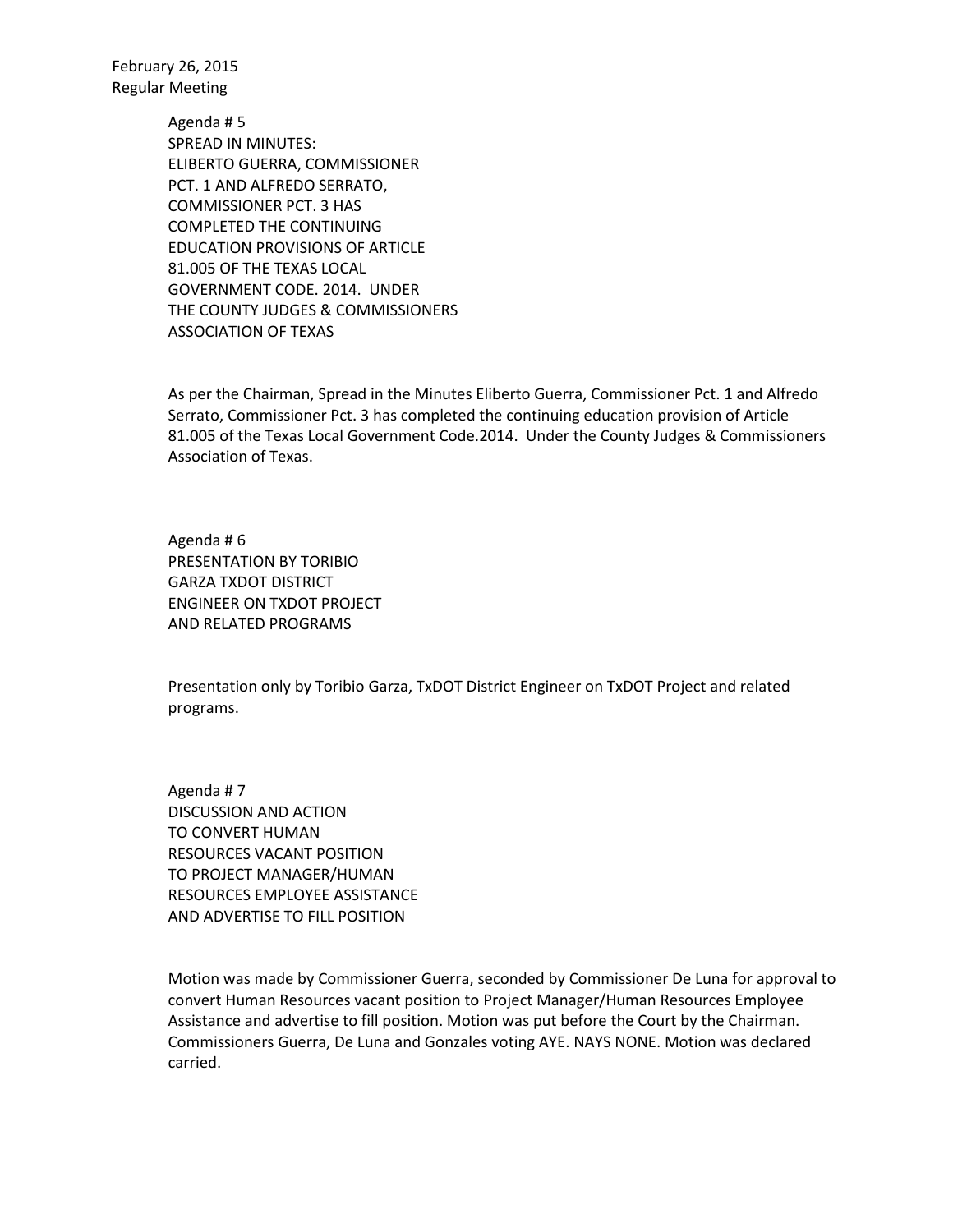> Agenda # 8 IN REGARDS TO DISCUSS AND CONSIDER APPROVAL OF REVISED TXDOT TIF TRANSPORTATION INFRASTRUCTURE PROJECT LIST AND CERTIFICATION 1 RELATED TO CONTRACT # CTIF-01-245

Motion was made by Commissioner Gonzales, seconded by Commissioner De Luna for approval of revised TxDOT TIF Transportation Infrastructure Project List and Certification 1 related to Contract # CTIF-01-245. Motion was put before the Court by the Chairman. Commissioners Guerra, De Luna and Gonzales voting AYE. NAYS NONE. Motion was declared carried.

Agenda # 9 DISCUSSION AND ACTION TO ASSIGN ASSISTANT LIBRARIAN AS THE INTERIM LIBRARIAN

Motion was made by Commissioner Guerra, seconded by Commissioner Gonzales for approval to assign Rosa Sanchez, Assistant Librarian as the Interim Librarian. Motion was put before the Court by the Chairman. Commissioners Guerra, De Luna and Gonzales voting AYE. NAYS NONE. Motion was declared carried.

Agenda # 10 IN REGARDS OF ACTION TO PARTNER WITH THE RAYMONDVILLE CHAMBER OF COMMERCE "SERVING WILLACY COUNTY" ON ADVERTISING **OPPORTUNITIES** 

Motion was made by Commissioner Guerra, seconded by Commissioner De Luna for approval to partner with the Raymondville Chamber of Commerce "Serving Willacy County" on advertising opportunities for two pages \$500.00 each for tourist guide, \$1990.00 for two pages on VIVA Texas Magazine to advertise all the County. To be paid out of Hotel/Motel Tax. A one page advertisement for each El Teniente and the other for Laguna Point on the Tourist Guide Magazine be paid upon receipt of invoice. Motion was put before the Court by the Chairman. Commissioners Guerra, De Luna and Gonzales voting AYE. NAYS NONE. Motion was declared carried.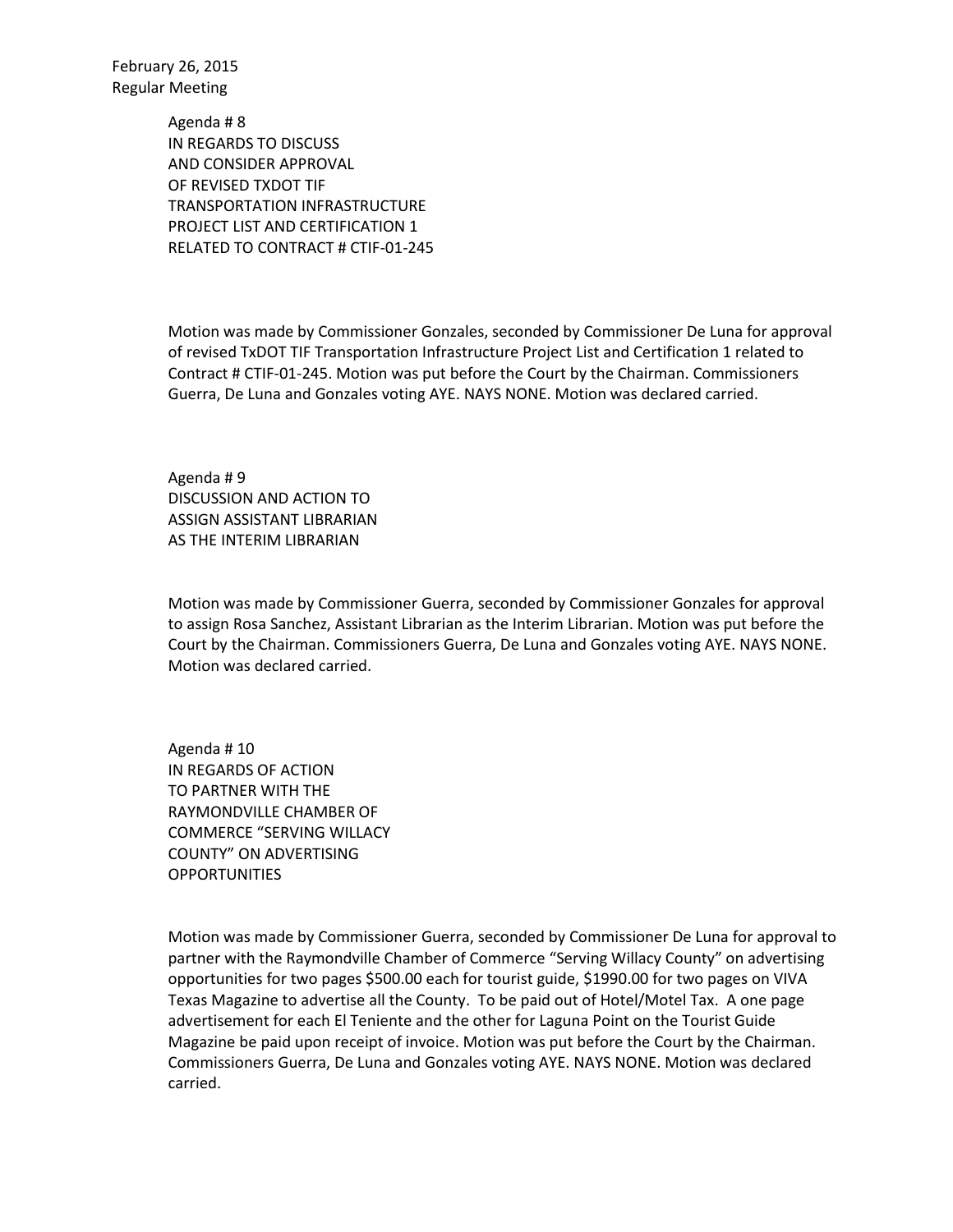Agenda # 11 DISCUSSION AND ACTION TO REAPPOINT BOARD MEMBERS FOR THE WILLACY COUNTY ESD

Motion was made by Commissioner Guerra, seconded by Commissioner De Luna for approval to appoint Edward Gonzales and reappoint Juanita Aparicio as Board Members for the rest of the 2015 Willacy County ESD. Motion was put before the Court by the Chairman. Commissioners Guerra, De Luna and Gonzales voting AYE. NAYS NONE. Motion was declared carried.

Agenda # 12 IN REGARDS TO REQUEST TO APPROVE REPLACING SERVICE WINDOW AND INSTALL DOOR FOR SECURITY IN THE ADULT PROBATION OFFICE

Motion was made by Commissioner Guerra, seconded by Commissioner De Luna for approval to replace service window and install door for security in the Adult Probation Office up to the amount of \$1,500.00. Motion was put before the Court by the Chairman. Commissioners Guerra, De Luna and Gonzales voting AYE. NAYS NONE. Motion was declared carried.

Agenda # 13 IN REGARDS TO MONTHLY REPORTS

As per the Chairman, pass on this item; no report available.

Agenda # 14 IN REGARDS TO APPROVAL OF TREASURER'S REPORT

As per the Chairman, pass on this item; no report available.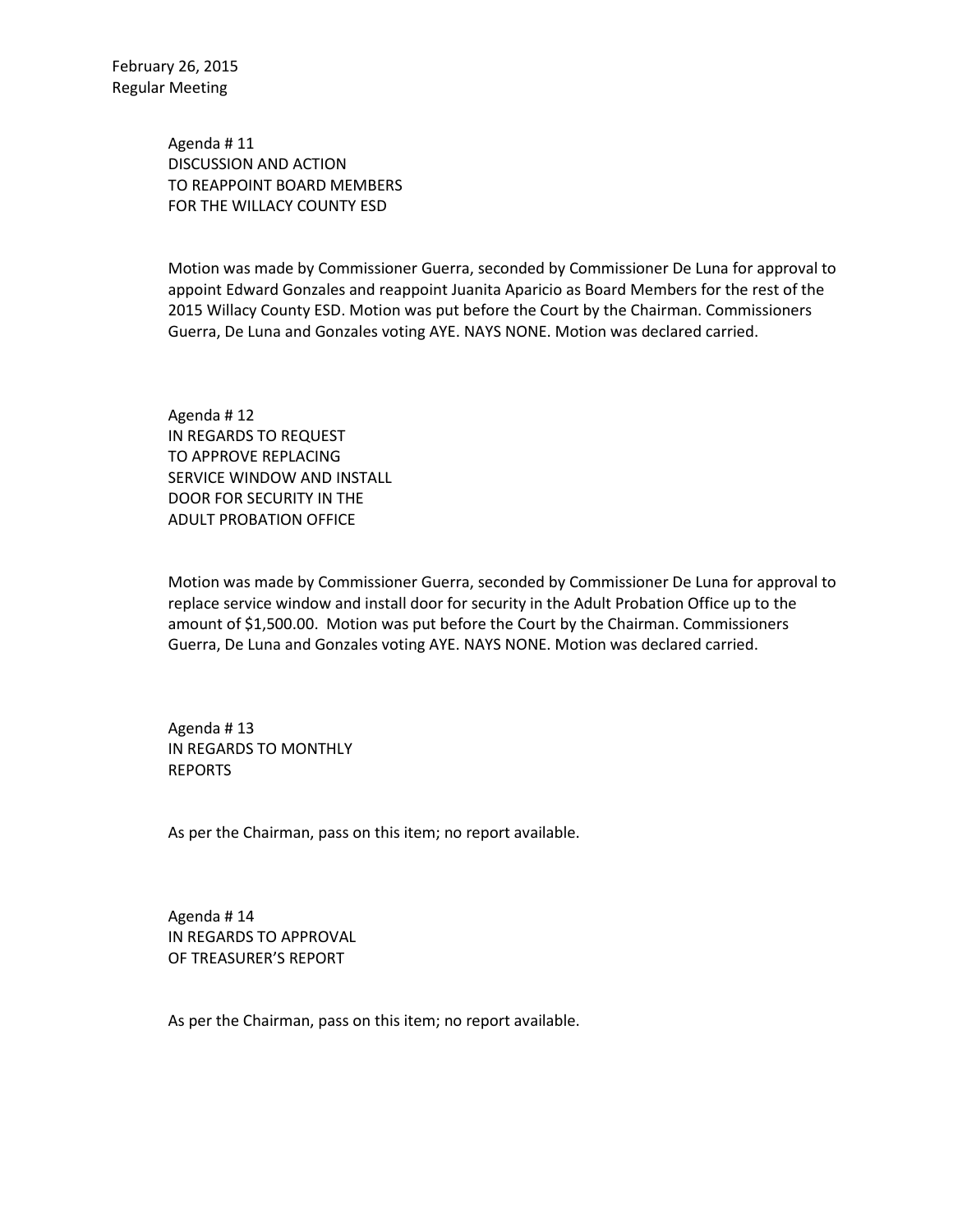Agenda # 15 IN REGARDS TO APPROVAL OF TAX COLLECTOR'S REPORT

As per the Chairman, pass on this item; no report available.

Agenda # 16 IN REGARDS TO APPROVAL OF CLAIMS

Motion was made by Commissioner Gonzales, seconded by Commissioner De Luna for approval of Claims, as presented. Motion was put before the Court by the Chairman. Commissioners Guerra, De Luna and Gonzales voting AYE. NAYS NONE. Motion was declared carried.

Agenda # 17 IN REGARDS TO APPROVAL OF BUDGET AMENDMENTS

As per the Chairman, pass on this item; no report available.